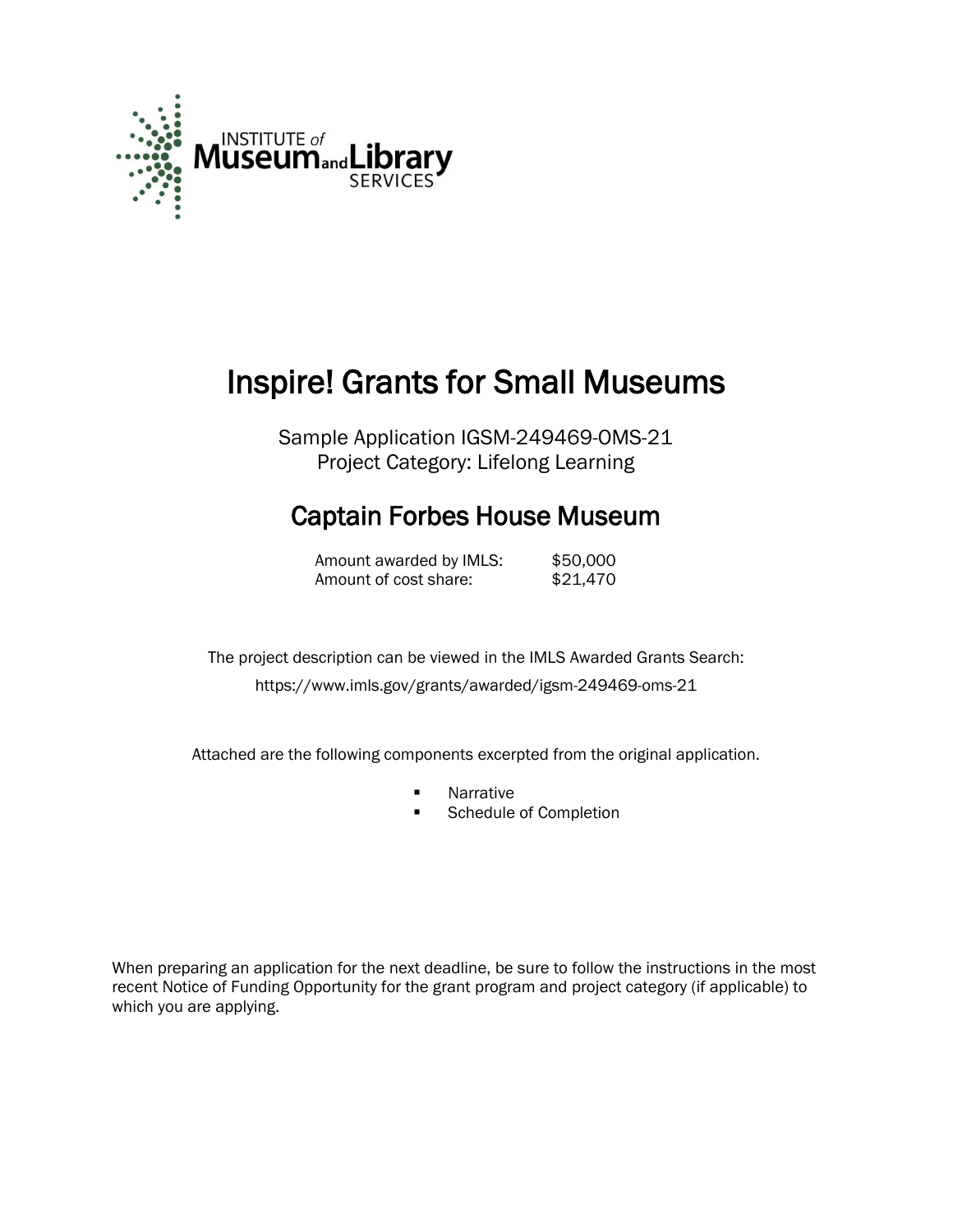### **Project Justification**

#### *Challenge and Planning*

Eleven members of the Forbes family were involved in the 19th c. opium trade. Usage and deaths from synthetic opioids are on the rise.<sup>1</sup> Are there connections between the two? Did our relations with China then impact our relations with China now?

In Spring 2022, the Museum will open a ground-breaking exhibit, "The Business of Addiction: The Forbes Family and the Opium Trade." This exhibit and accompanying programs are a direct response to community requests for transparency regarding the Forbes family's "unseemly enterprise" and how it relates to an epidemic that is impacting every city and town in Massachusetts. This application is a request for funding to support programs related to the exhibit, which will address diverse adult audiences and school children in grades, 5, 8, and high school.

#### *Inputs and Benefits*

Input for this project was derived from focus groups, visitor comments, surveys sent to three organizational mailing lists, and from interviews with community leaders, elected officials, educators, museum professionals and scholars. Mass Humanities supported early planning efforts for the exhibition and the survey. To elicit more input, we are planning two more focus groups. One group will be a Scholars Round Table, made up of Chinese scholars in history, economics and culture. The other group will be a Community Advisory group made up of local Chinese residents and recent immigrants. These groups will be convened in early 2021. Participants will discuss what they know about the 19th c. China Trade and the beginning of the "century of humiliation" and how it affects them today. They will be asked about their knowledge of the drug trade now and their understanding of addiction. Their comments will be incorporated into the exhibit and will impact program planning, based on suggestions they may have. Angela Lee, HS teacher and President of the World History Association, provided input about what might interest school students. Other teachers provided input about the new civics curriculum in Massachusetts related to this project.

Several audiences will benefit from this programming. High school teachers will participate in a professional development workshop lead by Deborah Cunningham, Ph.D. of *Primary Source*, on "The Opium Trade in Context: Local, Global and Modern Connections." *Primary Source* is a provider and deliverer of professional teacher content. Adult audiences, made up of local residents, community leaders and elected officials, those in recovery and their families, and various Chinese groups will benefit from programs that offer literacies in medicine and addiction science, American and world history, civics, business and economic history and expanded cultural awareness of other countries including China, India, Turkey, Afghanistan and Mexico, all suppliers of opium.

#### *Relation to Strategic Plan*

 $\overline{a}$ 

This project addresses a new mission statement and three areas of the strategic plan.



Inspired by the Forbes family legacy of entrepreneurship, social action and philanthropy, the Forbes House Museum fosters discourse around civic engagement and cultural awareness.

<sup>1</sup> According to the CDC, deaths from drug overdoses rose 9.1% in the last year. Seventy percent of those deaths were due to opioid use. *National Center for Drug Statistics*, cdc.gov.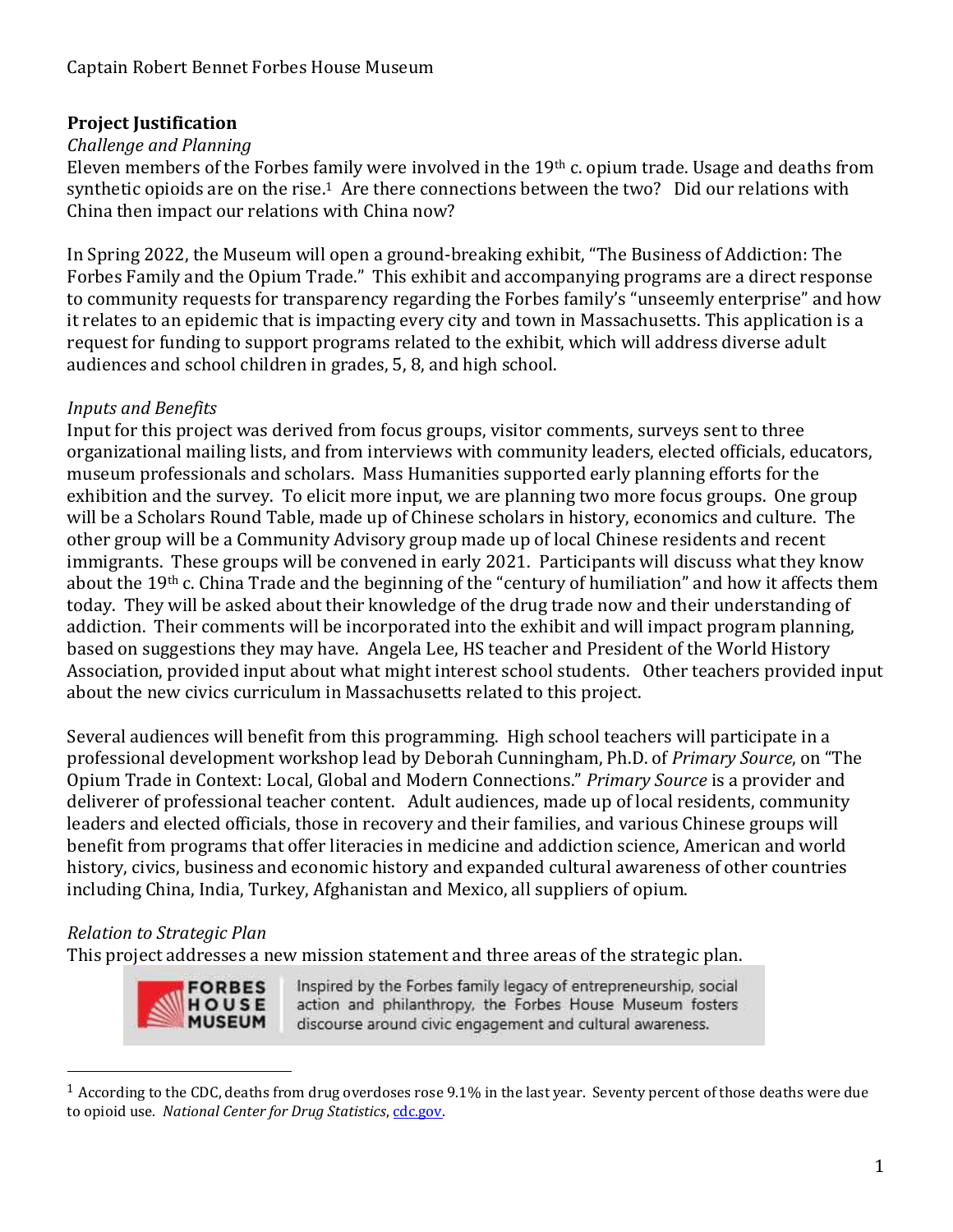The strategic goals that relate to this project are: 1) To provide a richer and deeper visitor experience, supported by scholarship for audiences. 2) To attract a more diverse and inclusive audience, and 3) To develop strategic partnerships to advance institutional goals. This project will support programs that provide new information about addiction, brain chemistry and treatment options, the current drug trade in opioids, and the state of US-China relations. It will provide new information about individual members of the Forbes family in context with other Brahmin families and with families like the Sacklers today. A new partnership with *Primary Source* will allow the Museum to offer other teacher workshops on future exhibit and program topics while a new partnership with Milton Substance Abuse and Prevention Coalition will provide the Museum with access to a wide range of speakers, to new information and to a very diverse audience base. We anticipate that focus group participants encourage those who might not otherwise feel comfortable in a museum, especially one in a formal house. An ongoing partnership with the Milton Public Library will add enormously to the breadth and depth of information available on any of the topics included in the project and will allow for additional programming like documentaries and book discussion groups.

# *Promote Lifelong Learning*

The Museum and its partners will promote the IMLS goal of Lifelong Learning. Specifically we will promote *cross-disciplinary literacy i*n addiction medicine, economics, American and world history, civic engagement and cultural awareness for students and for a diverse group of adults. Questions posed by focus groups form the basis of *inquiry-based learning* for adult visitors. Some adult programs will continue to use this method through follow-up evaluations that incorporate new questions for discussion and book groups. Suggested program topics are wide-ranging; some are noted below:

- John Halpern, MD, a local psychiatrist and addiction treatment specialist, will speak on a book he coauthored with David Blistein, *[Opium: How an Ancient Flower Shaped and Poisoned Our](https://www.hachettebooks.com/titles/john-h-halpern-md/opium/9780316417655/)  [World](https://www.hachettebooks.com/titles/john-h-halpern-md/opium/9780316417655/)* (Hachette, 2019). This is a good history of opium use for pleasure and pain, dating back to 3400BC in Egypt. This lecture might be supplemented with a PBS documentary, *The Opioid Crisis, A Historical Perspective*, presented by the June Dahl, MD, and shown at the Library with a discussion to follow.
- Philip Thai, Ph.D., and Otis Edwards, speaking on American and Chinese business practices of the drug trade in the 19<sup>th</sup> and 20<sup>th</sup> c. Thai teaches Chinese economic history at Northeastern University. Edwards is a doctoral candidate at the University of Hong Kong, and writing his dissertation on business practices of the Forbes family, developed in part to bypass Chinese regulations.
- Peter Grinspoon, MD, author of *Free Refills: A Doctor Confronts His Addiction*. He is a local psychiatrist who writes on the intersection of COVID and the opioid epidemic.
- Representatives of Mass General, The Boston Athenaeum, and Perkins School for the Blind discussing how they were founded on opium profits donated by the Forbes family. Martha Bebinger, a NPR health reporter is the proposed moderator for this panel discussion.
- Captain Forbes might appear to discuss his views on opium drawn from his *Reminiscences.*  Forbes defended his early forays into the opium trade but developed reservations when it became apparent that opium was an addictive substance.
- Actors in recovery might present a theatrical performance that's received rave reviews. That show might be accompanied by artworks of those in recovery. (IMLS funding not requested for this program).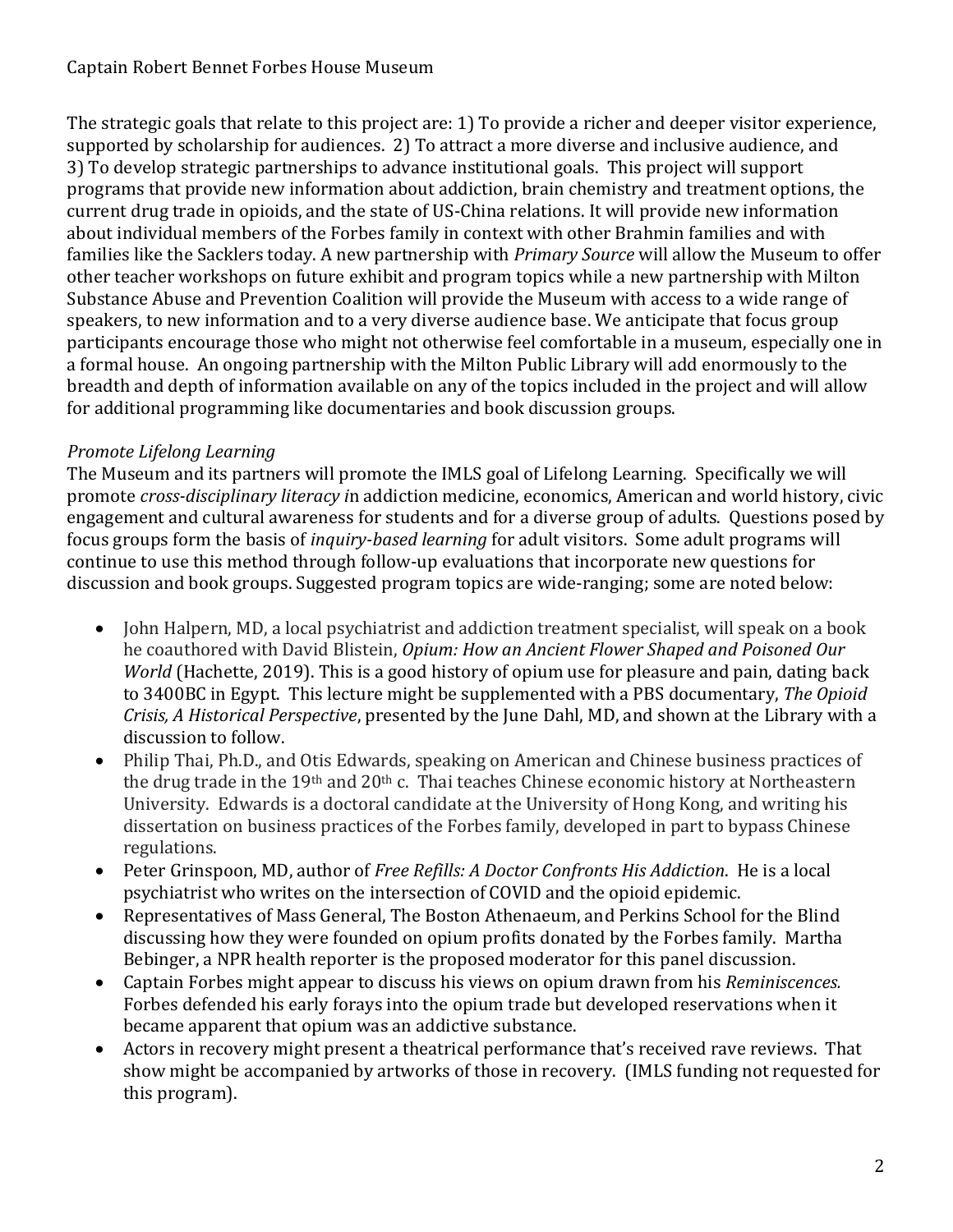- School students will undertake civics projects building on exhibit themes and local resources in grade 8 and HS.
- A workshop on the history of Chinese racism in America facilitated by individuals from the Asian-American Resource Center or the Chinese Progressive Association.

# **Project Work Plan**

#### *Activity 1: Adult Programs*

Barbara Silberman, Project Director of the exhibit and the programs will coordinate program development. Silberman is an experienced museum professional who served as program officer for the Pew Trusts evaluating history programs, and directed and consulted for small historic sites. She is very experienced in balancing diverse voices and needs having worked with exclusively African-American groups and schoolchildren from very different backgrounds. The workplan for Activity 1 will be to: prioritize program choices and a schedule, choose the appropriate platforms, including Zoom as needed, arrange for speakers, make the logistical arrangements and the media arrangements, and market and host the programs. Adult programs will begin in October 2021, before the exhibit opens. The first program will be planned in advance of the proposed project date for this proposal. Programs supported by IMLS will begin in Winter 2022 and end in Spring 2023. Silberman will work in collaboration with program partners, the exhibit developer and the executive director to plan and implement the programs. She will be responsible for ensuring that programs are evaluated and that the results are shared and implemented. Evaluation results will include but not be limited to demographic data, rating of program quality and content, rating of this program in relation to other Museum programs and responses to marketing techniques and messages. Activity 1 data will be disseminated through professional journals and conferences in related fields, social media, and organizational websites as appropriate.

#### *Activity 2: School Programs*

 $\overline{a}$ 

Elisabeth Nevins, an experienced museum educator and evaluator, will develop and implement programs for children in grades 5 and 8 and high school, built on school curriculum standards that include the China Trade. <sup>2</sup> Currently all 5th graders in Milton visit the Museum where they learn about local history and usually participate in an arts and crafts activity like Chinese calligraphy or a scavenger hunt for *foo dogs*. Nevins will build on existing relationships with 5th grade teachers to develop new modules that will shift the focus of these visits to the family business and involvement in the 19th century China trade. Students will engage in an inquiry-based object study using artifacts in the home associated with commonly known imports like porcelain and tea, and engage with objects like an opium pipe and *dotchin* (opium scale), a portrait of Houqua, the chief *hong* merchant and great friend of the Forbes brothers, paintings of Macao, where foreign trader families lived and Lintin, where opium was unloaded. Students will visit the barn, which will resemble the *hongs* in Canton (now Guangzhou). There they will explore the geography of the trade routes, using maps on display and examine the tea crates marked "China" and "Forbes." In combination with family correspondence, these will serve as a starting point for small group activities. There will be concluding dialogue about the ethics of trading an addictive substance and the ways in which Boston and Milton benefitted. Due

<sup>&</sup>lt;sup>2</sup> Grade 5 Content Standards, Topic 4, no. 4: On a map of New England, locate cities and towns that played important roles in the development of the textile and machinery industries, whaling, shipping, and the China trade in the 18th and 19th centuries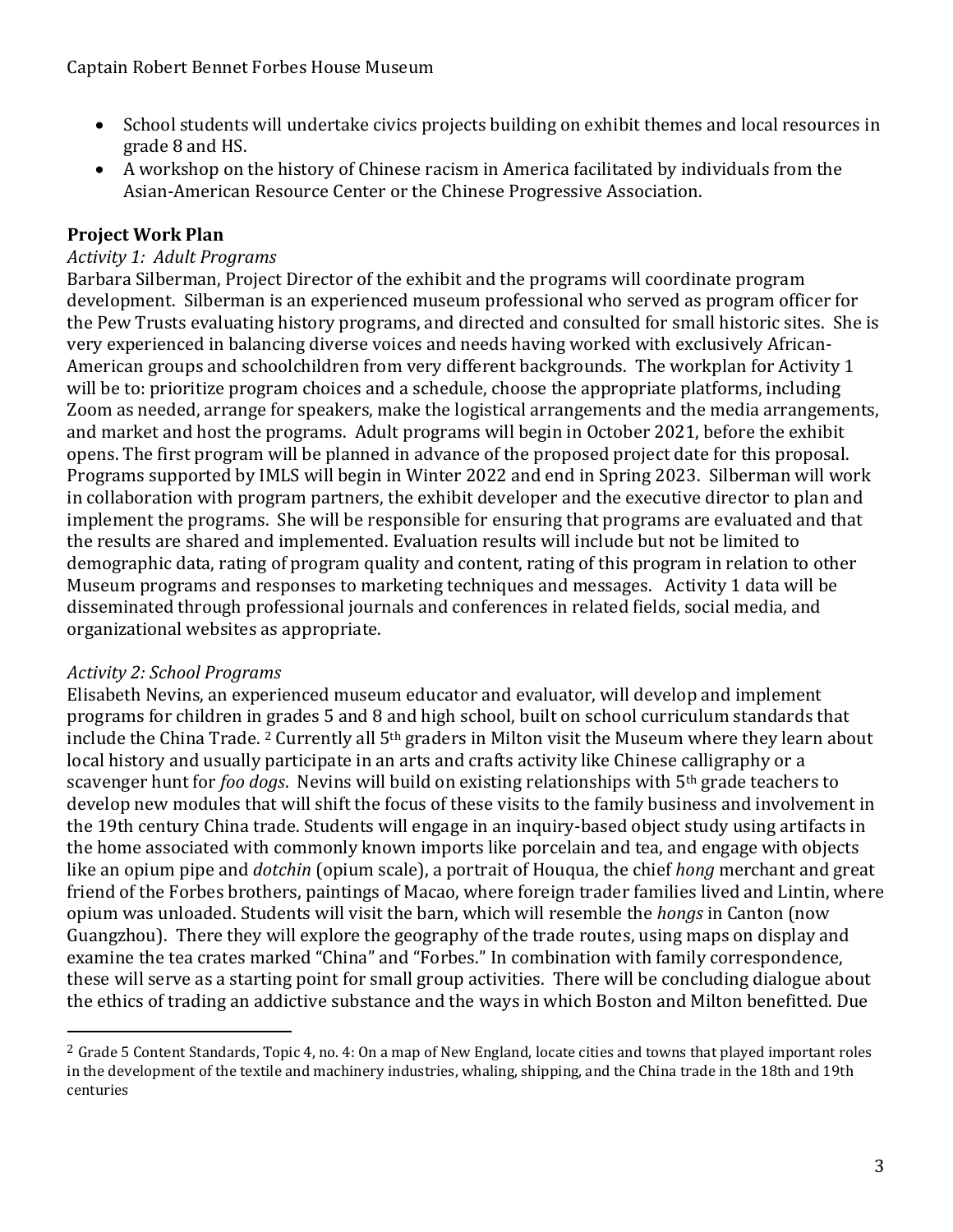to the sensitive nature of conversations about drug addiction for this age group, teachers will be given cross-disciplinary post-visit lesson materials connecting the 19th century Forbes story to the current opioid epidemic in the United States that they can use if appropriate. Students will be encouraged to visit the public library where they can learn about this topic on their own.

For 8th grade students, Nevins will identify 3-5 teachers with whom she might partner, and consider how students might use the exhibit as a starting point for the newly required civics projects that are part of the 8th grade social studies/civics curriculum. She will aid students in deciding on projects and will provide support for them throughout the project period.

For high schoolers, Nevins will add to the content provided by *Primary Source* at the high school teacher workshop to be held in October 2021. She will recruit a group of teachers from the workshop who will support the development of teaching resources that will be used during the run of the exhibit and beyond. These resources will fall into two categories: 1) general classroom teaching resources; the high school MA social studies curriculum standards address both civics and Sino- American relations as they relate to the 19th century Opium Wars and 2) resources to support high school students in completing the student-led, non-partisan civics project required by Massachusetts. Additions to the curriculum will cover topics like business ethics and international relations, the economy of addiction, and "dirty money" in philanthropy. Nevins will work with teachers, Museum staff and the Substance Abuse and Prevention Coalition staff to identify possible resources for civics projects. She will work with teachers and students at partner schools throughout their project process, to evaluate how the Museum can best support students in designing goal-driven, real-world, inquiry-based civics projects that achieve systems level impact in their communities. This process of co-creation and shared learning will result in a curated, tested set of resources that the Museum can share with Massachusetts teachers on websites like teacherspayteachers.com, a source for additional curriculum resources developed by other teachers so that these materials will live beyond the exhibit run. The Museum will hire a graduate student in museum education to assist Nevins. Nevins will train the assistant and any volunteers who might help with the school programs or with touring the exhibit.

All programs will be reviewed and approved by the Executive Director. These activities will require additional staff time, the expertise of a museum educator and museum evaluator, and assistance from a graduate student and volunteers to work with school groups.

Time is one risk that the Museum will face in undertaking this project. With enough experienced help, that risk can be mitigated. The biggest risk to developing and implementing these programs is balancing the needs of many groups with different agendas and ensuring that their voices are heard. It is always difficult to ensure and convey that people are understood and there is empathy for their positions. It will be difficult to do this but Silberman has years of experience in leading very diverse groups, listening to their concerns and taking appropriate action when needed. COVID-19 is always a risk factor but we are learning to adapt to whatever restrictions are in place.

# **Project Results**

Desired outcomes are both qualitative and quantitative. Qualitative results include:

- Increased knowledge base and insight (*literacie*s) into the disciplines presented in the programs or more specifically:
- An increased understanding of the complexity of human nature as exhibited by the Forbes family in their roles as opium profiteers and philanthropic supporters who founded MassGeneral and arranged for 800K tons of food to be delivered to the starving Irish.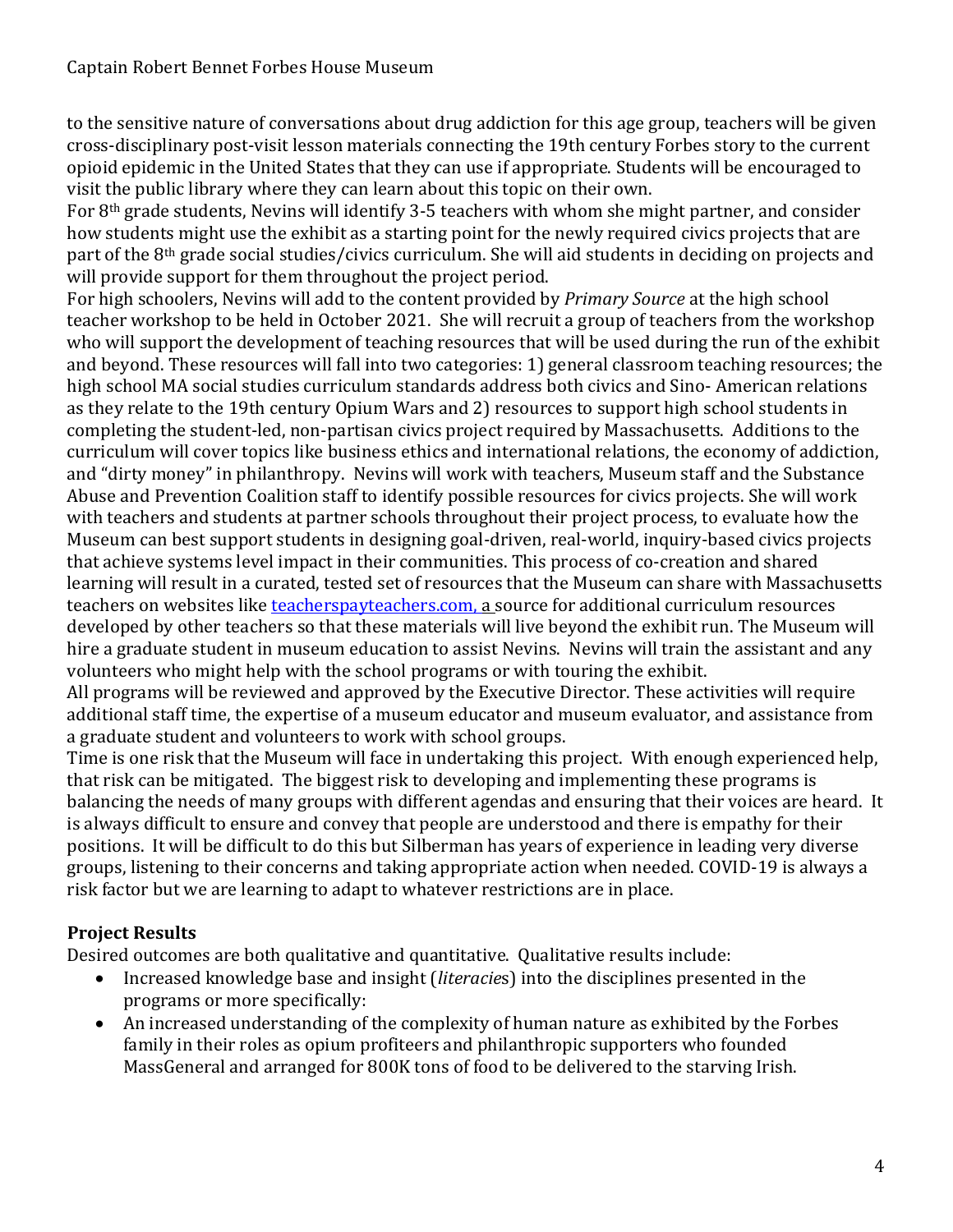Captain Robert Bennet Forbes House Museum

- An understanding of addiction set in the context of world history, and a lessening of the stigma attached to an illness that has inherited risk factors.
- A new understanding of the factors impacting US-Sino relations today that might lessen the incidences of Chinese racism.
- A new appreciation for civic responsibility and civic action.

Quantitative outcomes include:

- Increase the number of new or culturally diverse visitors by 10%.
- Relationships established with two new strategic partners.

The project evaluator will develop surveys to measure qualitative outcomes. The surveys would include questions that allow participants to rank their changes in attitude. True/False questions might demonstrate an increase in knowledge or areas that need better explanation. Students might be asked to write brief descriptions of their feelings and insights about civic projects. Each evaluation tool will be analyzed and results will be used to improve interpretation and/or program platforms or other aspects of the program experience. In terms of quantitative outcomes, it will be possible to collect data to quantify the goals set forth.

# *Products*

There are several products resulting from this project. New information generated by the speakers, educators, and scholars will inform future programs like basic house tours, school programs, and supporting material for the collections. Online resources developed by the museum educator and teachers will be available for all teachers and students. Adult programs in the form of speaker series, discussion groups or panel discussions will be available on local access TV and to schools. Most of these programs can be recorded on zoom and made available for streaming. Although school civics projects are not yet defined, undefined, they will make a difference in the quality of life for residents of areas where students live. Some of the evaluation findings can be shared with professional circles and associations.

# *Sustaining Benefits*

The benefits of this project will be sustained long beyond the grant period. Since the majority of expenses for this project will cover the cost of the a museum educator and a museum evaluator-two positions that are hard to sustain on a full-time basis for a historic house museum-the products generated will be available in the future with little need for the human resources needed to develop them. New information gained through program presentations will infuse future programs and interpretations for the Museum. Many of the products generated by the project will live online or will be available for streaming. Some materials will be available through professional portals. Civics projects will have long-term benefits in the communities where the projects are carried out.

In summary, this project will address the concerns of visitors and others who are interested in learning more about the Forbes family and the opium trade and its connections to the opioid trade and epidemic. It will contribute to the *lifelong learning* of adults and schoolchildren, with *literacies* in medicine, history, economics, arts and culture. Through these programs, adults and children may change their attitudes and perspectives about addiction, the use of profits and philanthropy and about the Forbes family and the Museum itself. The project will provide several products with long-term benefits that will be in use for several years.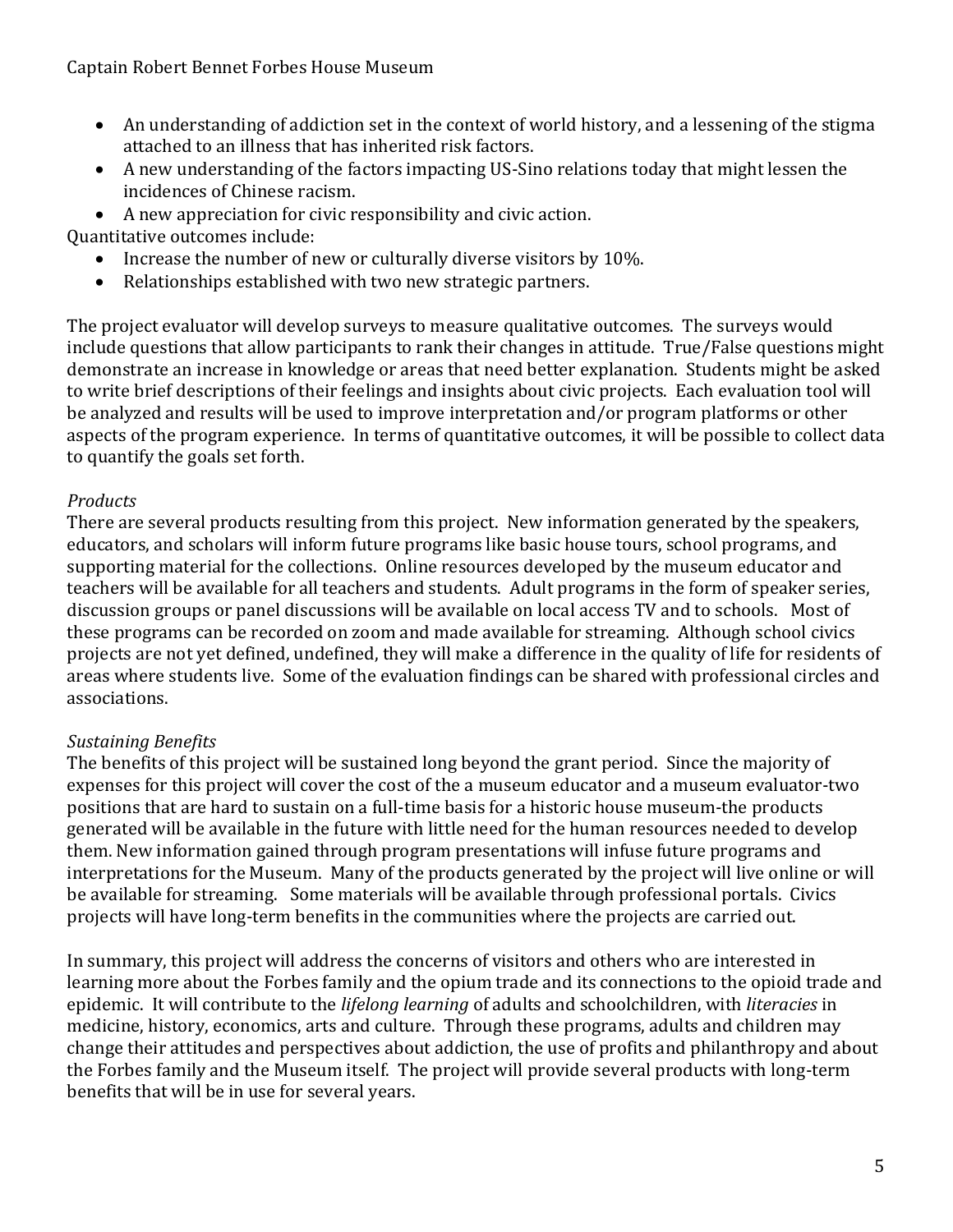| <b>SCHEDULE OF COMPLETION</b>                           | 2021        |     |            | 2022        |           | 2023                   |           |           |           |           |              |  |          |         |  |         |           |                  |           |  |
|---------------------------------------------------------|-------------|-----|------------|-------------|-----------|------------------------|-----------|-----------|-----------|-----------|--------------|--|----------|---------|--|---------|-----------|------------------|-----------|--|
|                                                         | <b>SEPT</b> | OCT | <b>NOV</b> | DEC JAN FEB |           | <b>MARCH</b>           | APRIL MAY |           | JUNE JULY |           | AUG SEPT OCT |  |          | NOV DEC |  | JAN FEB |           | <b>MARCH</b>     | APRIL MAY |  |
| <b>Color Key</b>                                        |             |     |            |             |           |                        |           |           |           |           |              |  |          |         |  |         |           |                  |           |  |
| <b>Executive Director</b>                               |             |     |            |             |           |                        |           |           |           |           |              |  |          |         |  |         |           |                  |           |  |
| <b>Project Director</b>                                 |             |     |            |             |           |                        |           |           |           |           |              |  |          |         |  |         |           |                  |           |  |
| <b>Museum Educator</b>                                  |             |     |            |             |           |                        |           |           |           |           |              |  |          |         |  |         |           |                  |           |  |
| <b>Evaluator</b>                                        |             |     |            |             |           |                        |           |           |           |           |              |  |          |         |  |         |           |                  |           |  |
| <b>Asst to Director</b>                                 |             |     |            |             |           |                        |           |           |           |           |              |  |          |         |  |         |           |                  |           |  |
|                                                         |             |     |            |             |           |                        |           |           |           |           |              |  |          |         |  |         |           |                  |           |  |
|                                                         |             |     |            |             |           |                        |           |           |           |           |              |  |          |         |  |         |           |                  |           |  |
| <b>Pre-Award Activities</b>                             |             |     |            |             |           |                        |           |           |           |           |              |  |          |         |  |         |           |                  |           |  |
| Host 1 Adult Program prior to exhibit                   |             |     |            |             |           |                        |           |           |           |           |              |  |          |         |  |         |           |                  |           |  |
| opening in March 2022                                   |             |     |            |             |           |                        |           |           |           |           |              |  |          |         |  |         |           |                  |           |  |
|                                                         |             |     |            |             |           |                        |           |           |           |           |              |  |          |         |  |         |           |                  |           |  |
| <b>Grant Period Activities</b>                          |             |     |            |             |           |                        |           |           |           |           |              |  |          |         |  |         |           |                  |           |  |
| Executive Director reviews all activities and decisions |             |     |            |             |           |                        |           |           |           |           |              |  |          |         |  |         |           |                  |           |  |
| and makes suggestions as needed                         |             |     |            |             |           |                        |           |           |           |           |              |  |          |         |  |         |           |                  |           |  |
|                                                         |             |     |            |             |           |                        |           |           |           |           |              |  |          |         |  |         |           |                  |           |  |
| <b>Hiring</b>                                           |             |     |            |             |           |                        |           |           |           |           |              |  |          |         |  |         |           |                  |           |  |
| Initiate Search for Evaluator                           |             |     |            |             |           |                        |           |           |           |           |              |  |          |         |  |         |           |                  |           |  |
| Hire Evaluator                                          |             |     |            |             |           |                        |           |           |           |           |              |  |          |         |  |         |           |                  |           |  |
| Hire Educator                                           |             |     |            |             |           |                        |           |           |           |           |              |  |          |         |  |         |           |                  |           |  |
| Initiate Search for Museum Education Grad Student       |             |     |            |             |           |                        |           |           |           |           |              |  |          |         |  |         |           |                  |           |  |
| Hire Grad Student                                       |             |     |            |             |           |                        |           |           |           |           |              |  |          |         |  |         |           |                  |           |  |
|                                                         |             |     |            |             |           |                        |           |           |           |           |              |  |          |         |  |         |           |                  |           |  |
| <b>Activity 1-Adult Programs</b>                        |             |     |            |             |           |                        |           |           |           |           |              |  |          |         |  |         |           |                  |           |  |
| Meet with team to discuss audience needs                |             |     |            |             |           |                        |           |           |           |           |              |  |          |         |  |         |           |                  |           |  |
| Prioritze programs and finalize choices                 |             |     |            |             |           |                        |           |           |           |           |              |  |          |         |  |         |           |                  |           |  |
| Plan out calendar schedule                              |             |     |            |             |           | <b>Exhibit Opening</b> |           |           |           |           |              |  |          |         |  |         |           |                  |           |  |
| Arrange for speakers                                    |             |     |            |             |           |                        |           |           |           |           |              |  |          |         |  |         |           |                  |           |  |
| Arrange logistics                                       |             |     |            |             |           |                        |           |           |           |           |              |  |          |         |  |         |           |                  |           |  |
| Market programs                                         |             |     |            |             |           |                        |           |           |           |           |              |  |          |         |  |         |           |                  |           |  |
| Arrange for web, TV, and other media access             |             |     |            |             |           |                        |           |           |           |           |              |  |          |         |  |         |           |                  |           |  |
|                                                         |             |     |            |             |           |                        |           |           |           |           |              |  |          |         |  |         |           |                  |           |  |
| Host programs                                           |             |     |            |             | Program 1 |                        |           | Program 2 |           | Program 3 |              |  | Program4 |         |  |         | Program 5 | <b>Program 6</b> |           |  |
| Deal with cancellations, changes, etc                   |             |     |            |             |           |                        |           |           |           |           |              |  |          |         |  |         |           |                  |           |  |
| Evaluate each program and make changes to               |             |     |            |             |           |                        |           |           |           |           |              |  |          |         |  |         |           |                  |           |  |
| schedule as needed                                      |             |     |            |             |           |                        |           |           |           |           |              |  |          |         |  |         |           |                  |           |  |
| Analyze all results and recommendations for             |             |     |            |             |           |                        |           |           |           |           |              |  |          |         |  |         |           |                  |           |  |
| future programs                                         |             |     |            |             |           |                        |           |           |           |           |              |  |          |         |  |         |           |                  |           |  |
| Follow-up after each program with attendees             |             |     |            |             |           |                        |           |           |           |           |              |  |          |         |  |         |           |                  |           |  |
| Analyze final results and recommendations               |             |     |            |             |           |                        |           |           |           |           |              |  |          |         |  |         |           |                  |           |  |
|                                                         |             |     |            |             |           |                        |           |           |           |           |              |  |          |         |  |         |           |                  |           |  |
| Integrate into future planning                          |             |     |            |             |           |                        |           |           |           |           |              |  |          |         |  |         |           |                  |           |  |
| Report to IMLS, publish in other outlets                |             |     |            |             |           |                        |           |           |           |           |              |  |          |         |  |         |           | <b>IMLS</b>      |           |  |
|                                                         |             |     |            |             |           |                        |           |           |           |           |              |  |          |         |  |         |           |                  |           |  |